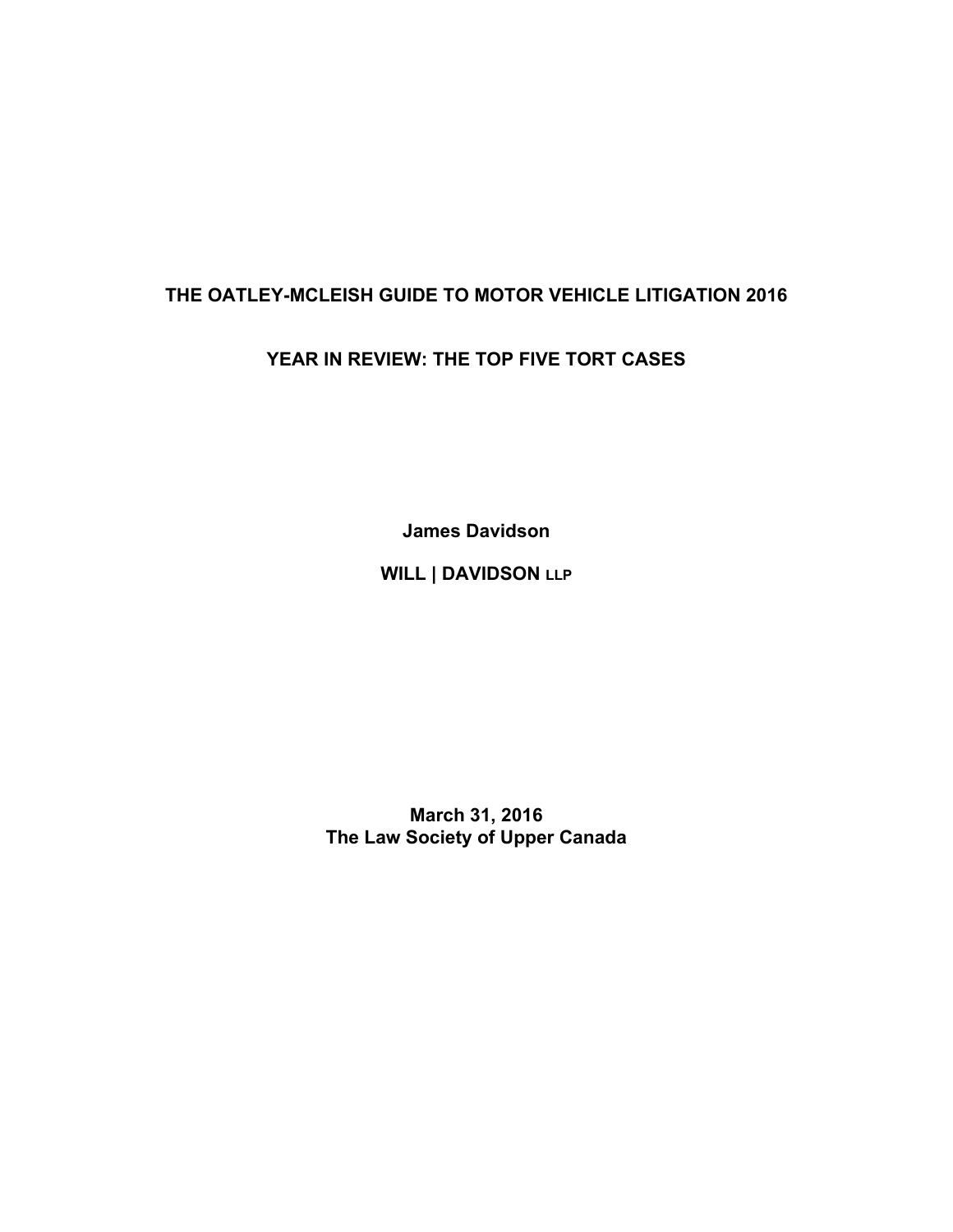#### **INTRODUCTION**

The following paper briefly discusses the top five tort cases of the past year. It is to be read in conjunction with the Law Society of Upper Canada's presentation of the same name which forms part of the Oatley-McLeash Guide to Motor Vehicle Litigation 2016.

There is obviously a certain amount of discretion that goes into deciding which cases are among the top five tort cases of any given year. The guiding factor was the author's opinion as to which cases changed or altered the existing body of case law on a particular issue and therefore would be of interest to lawyers who practice motor vehicle tort law in Ontario.

#### *IANNARELLA V. CORBETT 2015 ONCA 110*

- **Onus of Proof for rear end collisions in emergency situations**
- **Final word on disclosure requirements for surveillance evidence**

#### **Facts**

This case involved a rear-end collision that occurred during a snow storm. The defendant was driving a truck and entered into "whiteout" conditions causing a loss of visibility. The defendant attempted to brake but was unable to avoid rear-ending the plaintiff. The jury deciding this case found that the defendant was not negligent in the operation of his motor vehicle given the circumstances of a sudden emergency situation. The action was dismissed. The plaintiff appealed on a number of grounds including the following: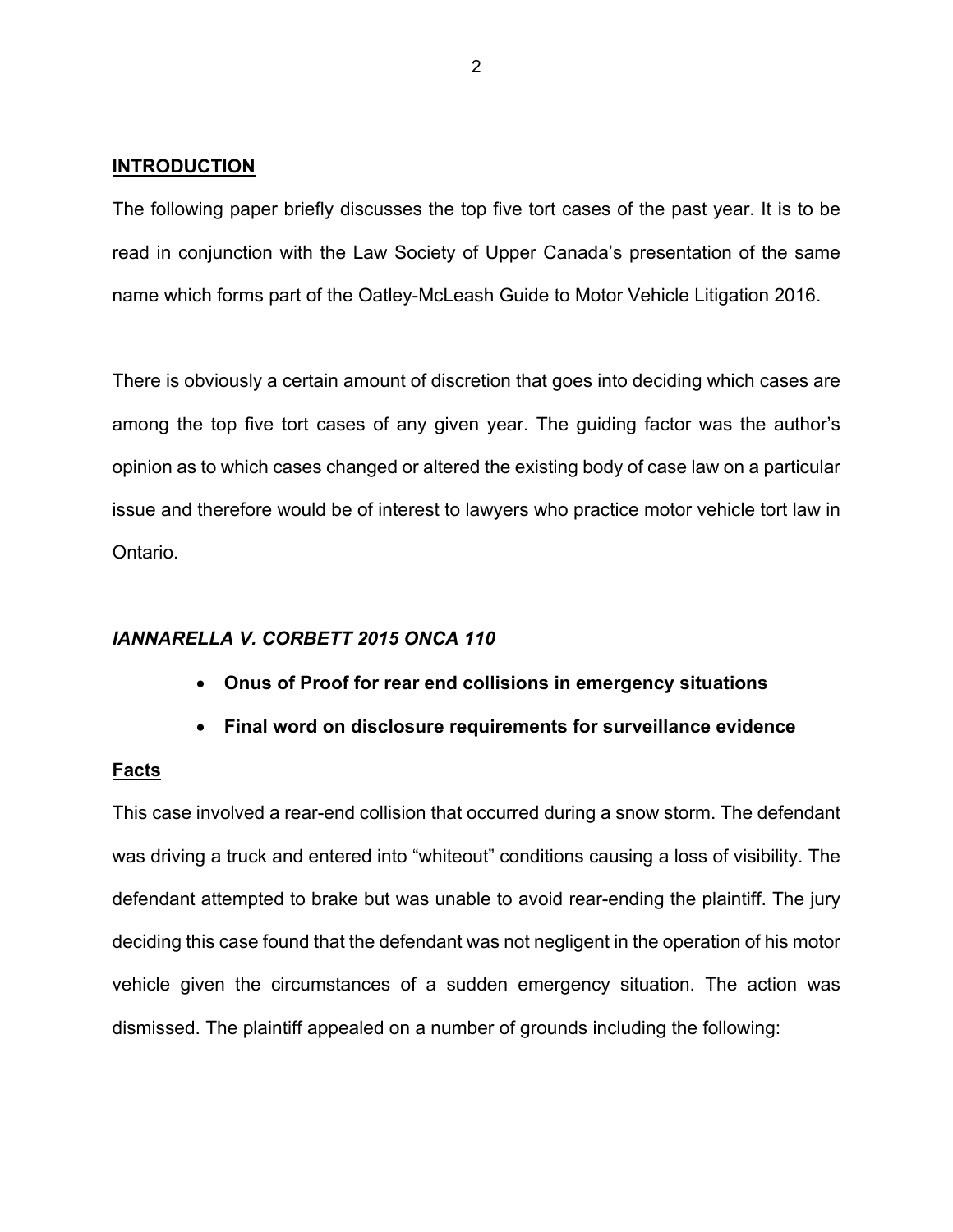- that the trial Judge failed to properly instruct the jury on the onus of proof in a rearend collision situation; and
- that the trial judge had improperly permitted surveillance evidence that had not been properly disclosed before trial.

## **The Court's Decision – Onus of Proof**

The Court of Appeal agreed that the trial Judge had erred in his charge to the jury with respect to the onus or proof issue. The Court of Appeal described the onus of proof in rear end collisions as follows:

**"…once the plaintiff has proven that a rear-end collision occurred, the evidentiary burden shifts from the plaintiff to the defendant, who must then show that he or she was not negligent. This analysis would apply even where an emergency situation is alleged, as in this case".** 

This is an important conclusion as it not only clearly defines the shifting onus of proof in rear end collisions but it also deals with emergency situations caused by weather and even "inevitable accident" defences. In the weather context, it is unlikely that a defendant will succeed in proving that he or she was not negligent as emergency situations are foreseeable during inclement weather requiring motorists to adjust their manner of driving accordingly. In the inevitable accident context, the onus will remain on the defendant to prove that he or she was not negligent under the circumstances of the particular case.

## **The Court's Decision – Surveillance**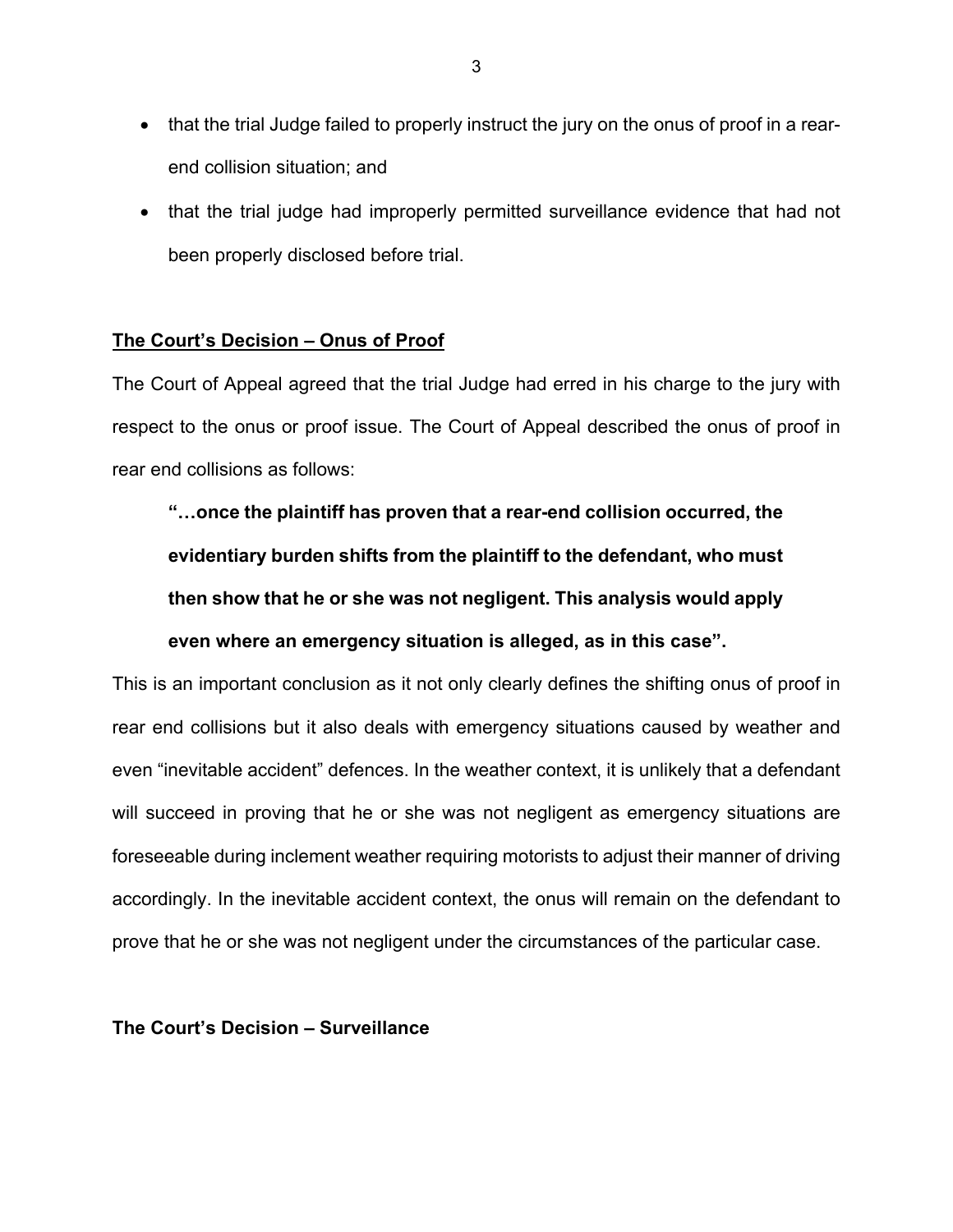In this decision, the Court of Appeal removes any lingering doubt about whether a defendant can withhold surveillance evidence intended for use at trial. The Court clearly states that a defendant must provide a supplemental affidavit of documents once it comes into possession of surveillance evidence after the original affidavit of documents was served. This is mandatory even if a plaintiff does not request this information at examinations for discovery.

This case effectively closes a potential loop hole found in Rule 30.07 (a) which reads as follows:

30.07 Where a party, after serving an affidavit of documents,

**(a) comes into possession or control of or obtains power over a document that relates to a matter in issue in the action and that is not privileged; or**

**(b) discovers that the affidavit is inaccurate or incomplete, the party shall forthwith serve a supplementary affidavit specifying the extent to which the affidavit of documents requires modification and disclosing any additional documents.**

[emphasis added].

The Court of Appeal concluded that use of the word "or" between subsection (a) and (b) was disjunctive and therefore when read as a whole, this Rule required service of a supplemental affidavit of documents even if privilege over the surveillance was being claimed.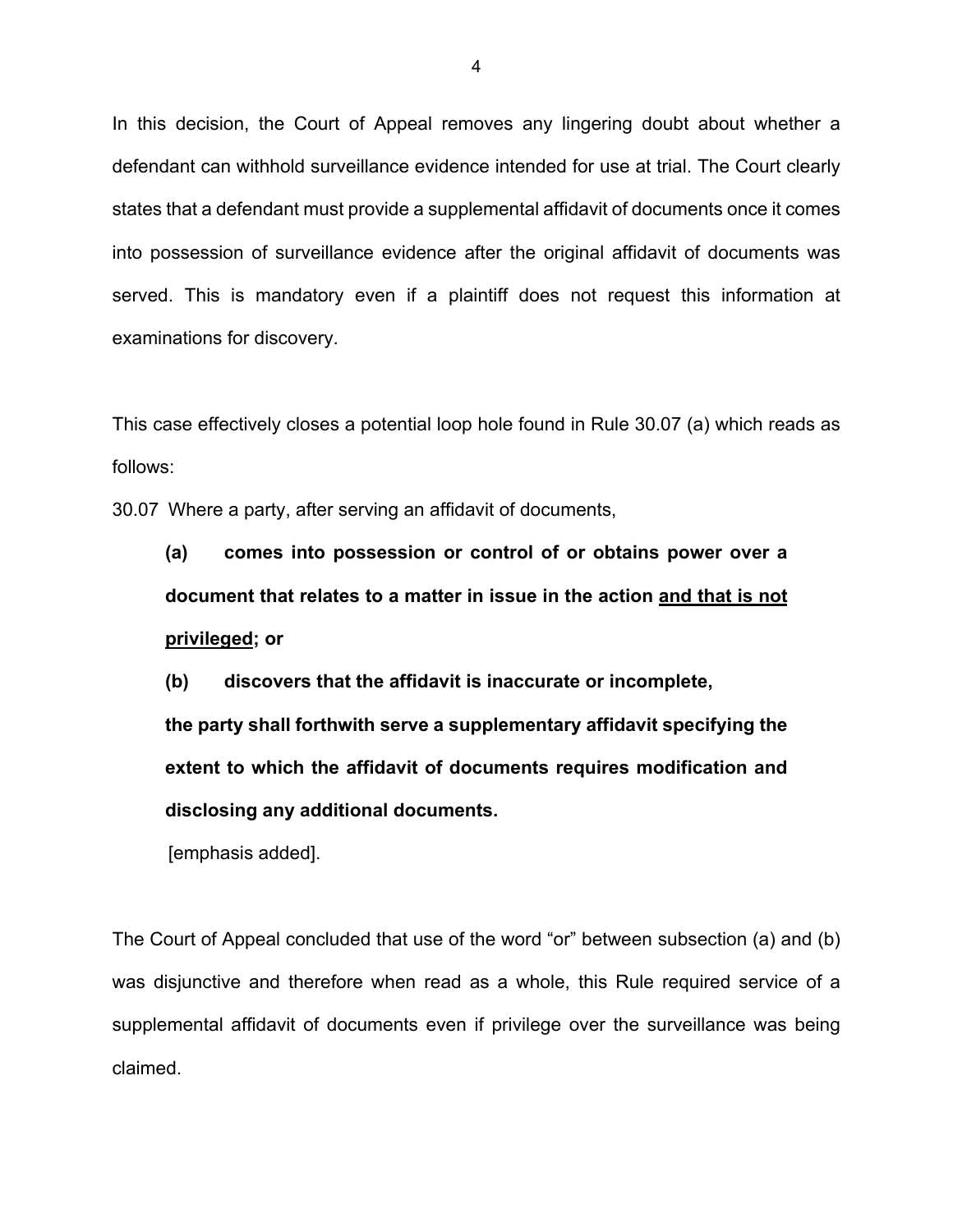#### *ZEIBENHAUS v. BAHLIEDA* **2015 ONCA 471**

#### • **Defence assessments by non "health practitioners"**

#### **Facts**

The plaintiff was seriously injured in a skiing accident. Counsel for the plaintiff delivered a psycho-vocational assessment report. The defendant requested that the plaintiff undergo a vocational assessment by an expert of its own choice in order to respond to the plaintiff's report. The plaintiff took the position that a defendant had no right to request an examination by an individual who was not a "health practitioner". That term was defined in the *Courts of Justice Act* as follows:

105. (1) In this section,

**"health practitioner" means a person licensed to practise medicine or dentistry in Ontario or any other jurisdiction, a member of the College of Psychologists of Ontario or a person certified or registered as a psychologist by another jurisdiction. R.S.O. 1990, c. C.43, s. 105 (1); 1998, c. 18, Sched. G, s. 48.**

## **The Courts Decision**

While it was accepted that a vocational assessor was not a "health practitioner" as defined, the Court of Appeal agreed with the motion judge and the Divisional Court that it had inherent jurisdiction to order an examination by someone who was not a "health practitioner". It concluded that *Section 105* does not "occupy the field". It stated further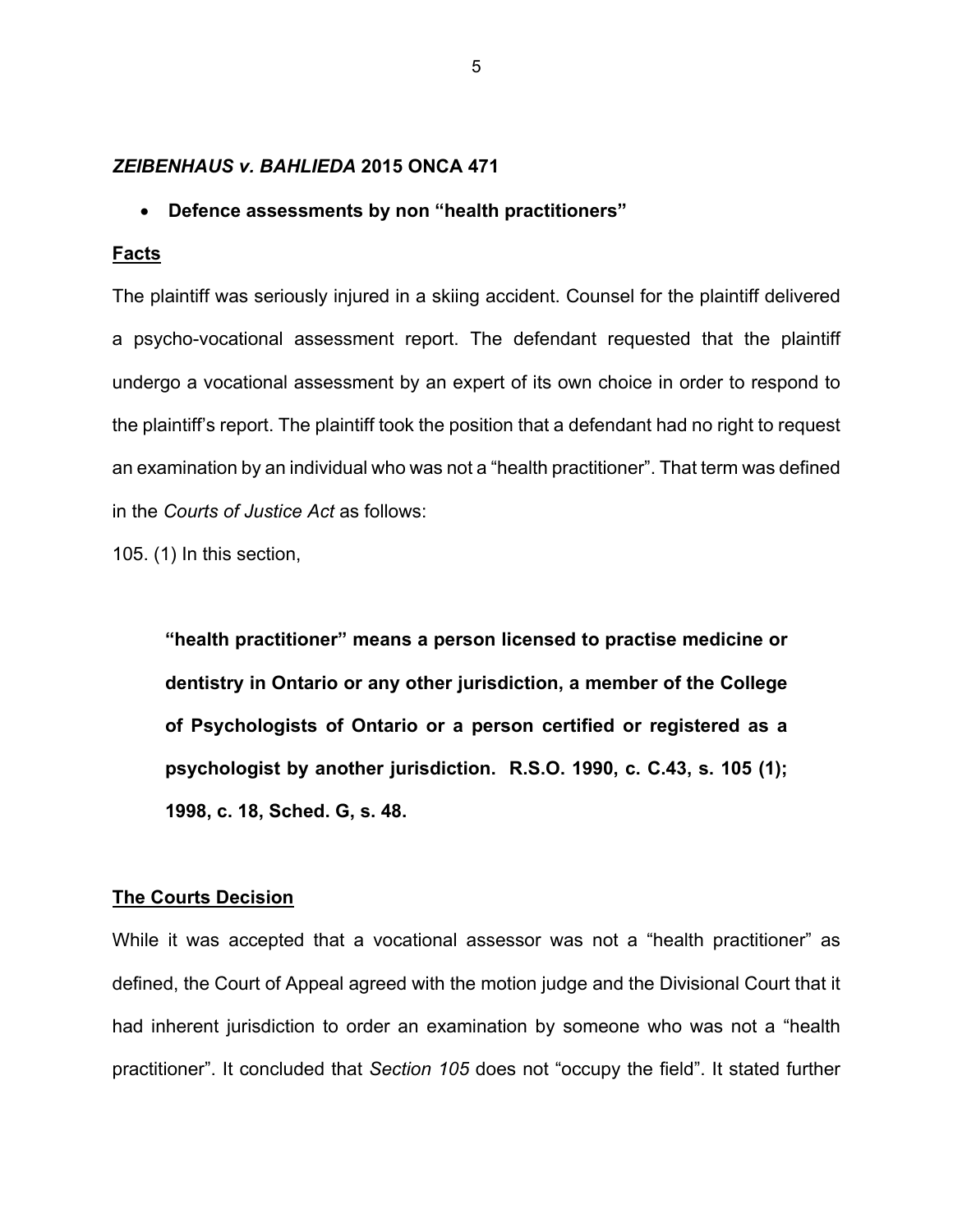that health sciences have evolved to include a wide range of assessments by experts who are not "health practitioners". Precluding their use in the litigation context would be contrary to good public policy. In so concluding, the Court of Appeal provided much needed clarification on an issue that had given rise to considerable debate over the the years.

## *SALEH V. NEBEL* **2015 ONSC 3680**

• **Should a successful threshold motion be taken into account when ordering costs** 

## **Facts**

This was claim for personal injuries arising out of a motor vehicle accident. At the end of the trial, the jury awarded general damages of \$30,000 and no damages for past or future loss of income claim. The trial judge also granted the defendants threshold motion.

The end result was that no damages whatsoever were awarded to the plaintiff. Both plaintiff and defendant sought their costs. The plaintiff argued that they won a Judgment of \$30,000 despite the fact that they had received nothing once the deductible was applied. The plaintiff also argued that, like the deductible under s. 267.5(9) of the *Insurance Act*, the threshold should not be taken into account in the assessment of costs of the lawsuit.

## **The Court's Decision**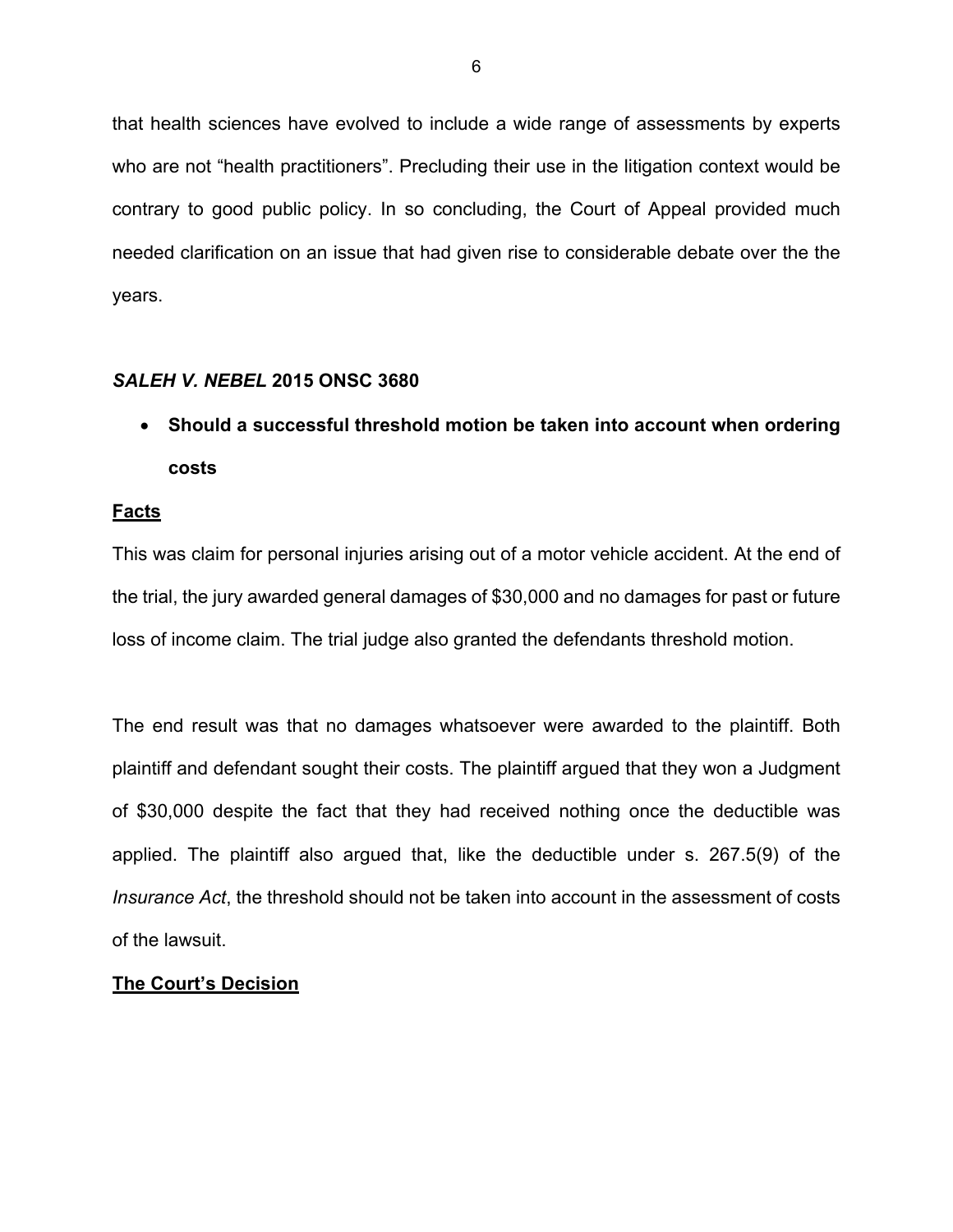The Court disagreed with the plaintiff's argument noting that the *Insurance Act* at the time specifically addressed the issue of whether or not the deductible should be taken into account when assessing costs. In this regard, section 267.5(9) reads as follows:

**(9) In an action for loss or damage from bodily injury or death arising directly or indirectly from the use or operation of an automobile, the determination of a party's entitlement to costs shall be made without regard to the effect of paragraph 3 of subsection (7) on the amount of damages, if any, awarded for non-pecuniary loss. 1996, c. 21, s. 29; 2015, c. 20, Sched. 17, s. 3 (4).**

However, the court noted that there was no similar provision for the threshold issue. The court also held that the deductible and threshold are different in a way that is relevant to costs:

**The plaintiff should not be bringing a case that is not serious enough to meet the threshold. Plaintiffs' counsel know that no matter what a jury may find, if they do not meet the threshold the case will be dismissed. It is a hurdle that must be overcome in every case in order for the plaintiff to be entitled to sue in Ontario.** 

**The deductible, by contrast, assumes that the plaintiff's claim meets the threshold and that the plaintiff is successful in his or her lawsuit. All successful plaintiffs' non pecuniary damages awards will be reduced by**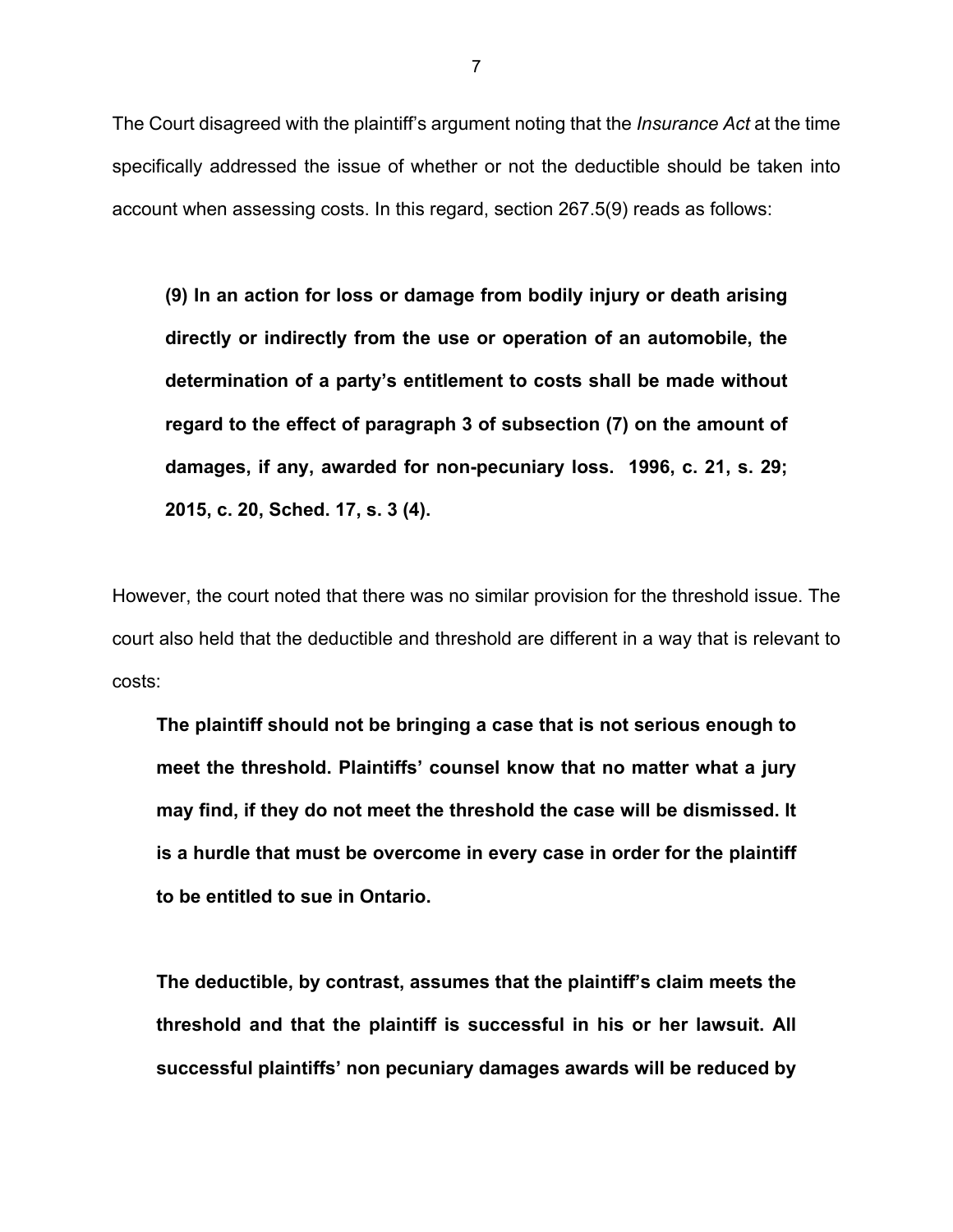**the deductible amount. However, as the threshold is met, the claim is serious by definition and deserves to be brought.**

The Judge also noted that the assessment of general damages can be unpredictable because it is decided by juries. On the other hand, the threshold is decided by judges who must determine the issue by reference to a very detailed set of criteria as set out in the applicable regulations.

The Trial Judge indicated that he would have awarded costs to the defendant based on the successful threshold outcome. This decision differs from the court`s decision in *Dennie v. Hamilton* (2008) 89 O.R. (3d) 542 (S.C.J.) which came to the opposite conclusion and paves the way for an appellant review of this important issue.

#### *VICKERS v. PALACIOUS* **2015 ONSC 7647**

# **• Is the "deductible" substantive or procedural in nature and does the new increased deductible have retroactive application**

#### **Facts**

This case dealt with the issue of whether or not the indexed quantum for the statutory deductible introduced on August 1, 2015 (\$36,540) was a matter of substantive or procedural law and whether or not it should be applied retroactively.

An earlier decision in *Cobb v Long Estate*, 2015 O.N.S.C. 6799 held that the indexed deductible did not apply to pre-August 1, 2015 accidents.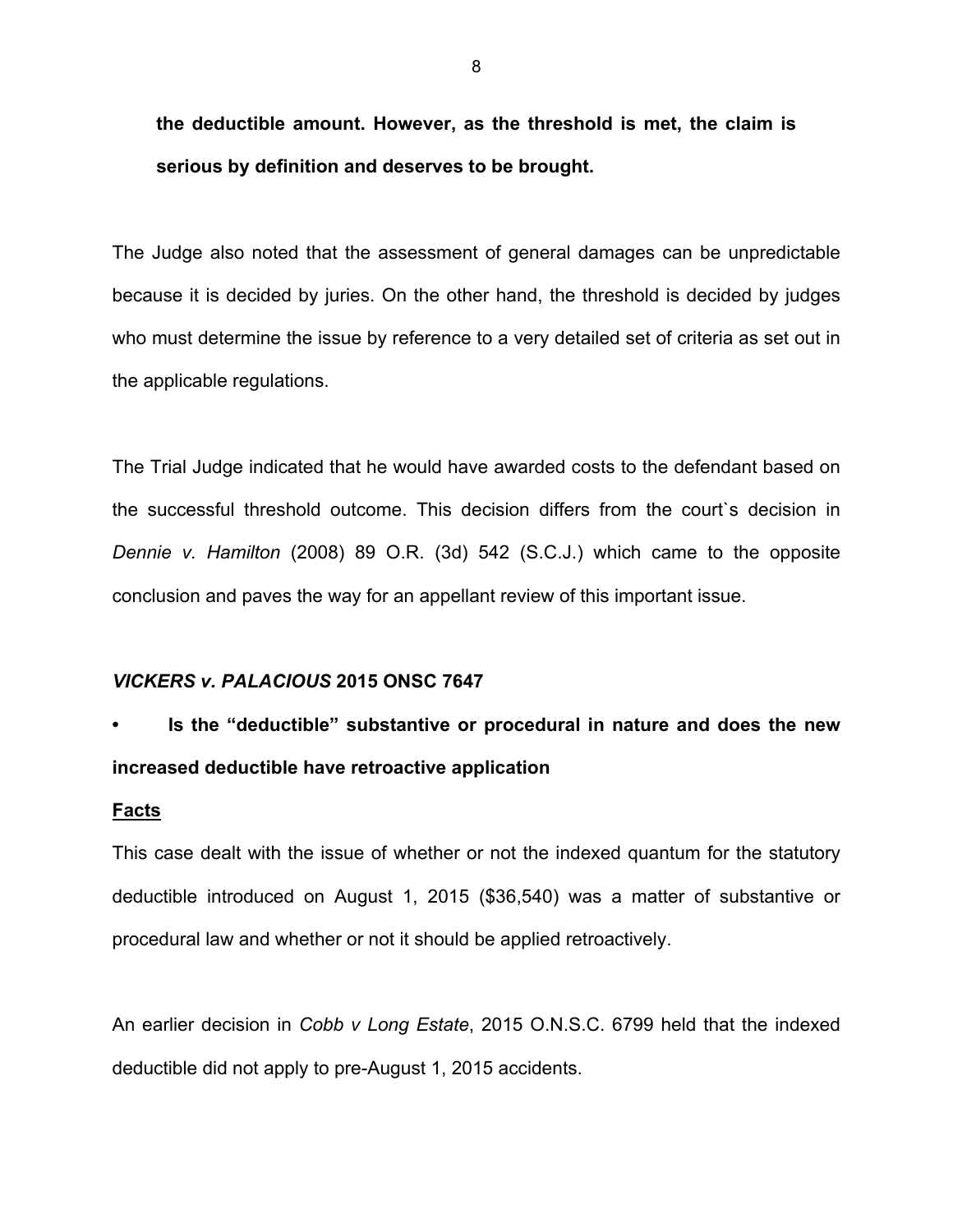## **The Court's Decision**

In this case, Mr. Justice James specifically rejected the earlier decision of Justice Belch in *Cobb v. Long Estate*. Justice James felt that the legislative intent was clear and that the amendments were meant to apply to all pending actions. The court held that the deductible is a matter of procedural law and therefore has retroactive application. Accordingly, if correct, this analysis would apply to the January 1, 2106 amendments as well. It is likely that this issue will also require appellate review in order to deal with the conflicting lower court decisions.

## *WESTERHOF v. GEE ESTATE* **2015 ONCA 206**

• **To which Experts does Rule 53.03 apply?**

#### **Facts**

This was a claim for personal injuries arising out of a motor vehicle accident. The parties sought to adduce evidence at trial from a number of different doctors including treating doctors, AB doctors and medical legal experts. The trial judge refused to allow evidence from certain doctors based on their failure to provide reports or comply with the requirements of Rule 53.03. This decision was up held by the Divisional Court. The matter was appealed to the Court of Appeal.

## **The Court's Decision**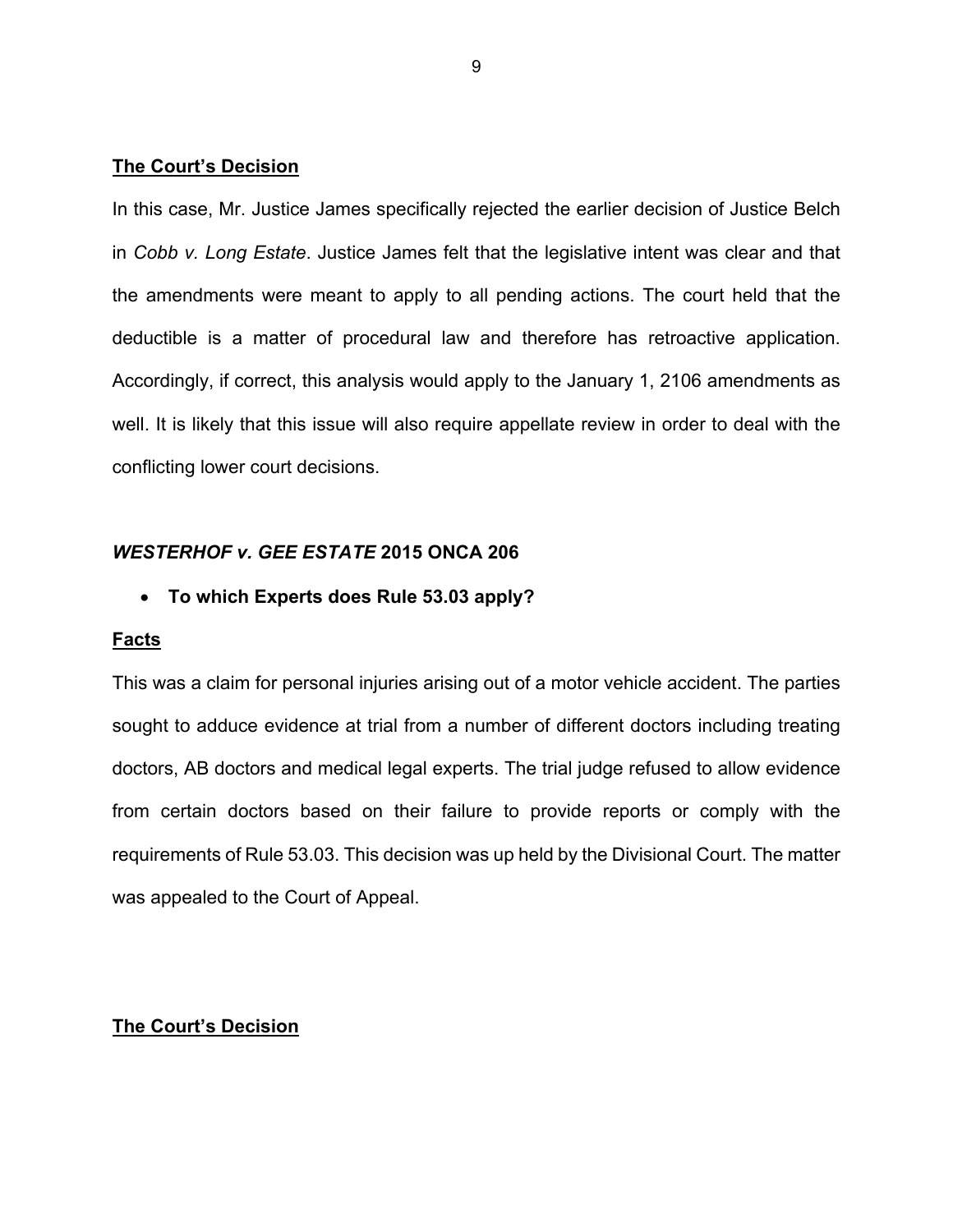The Court of Appeal overturned the lower court decisions and held that certain experts may give opinion evidence even if they have not provided reports or complied with the requirements of Rule 53.03. In coming to its conclusion on the applicability of Rule 53.03, the Court of Appeal categorized experts into three groups for the purposes of giving opinion evidence at trial as follows:

- 1. Participant Experts these are experts who develop opinions based on their observations of or involvement in the underlying facts such as treating doctors;
- 2. Non-Party Experts these are experts who have developed opinions based on personal observations or examinations relating to the subject matter of the litigation for a purpose other than the litigation such as AB doctors;
- 3. Litigation Experts these are traditional medical legal experts who are engaged by or on behalf of a party to provide evidence in relation to a proceeding.

The Court of Appeal held that Participant Experts and Non-Party Experts who have not been engaged by a party to the lawsuit may still give opinion evidence for the truth of its contents without complying with Rule 53.03 provided that:

• the opinion to be given is based on the witness's observation of or participation in the events at issue; and